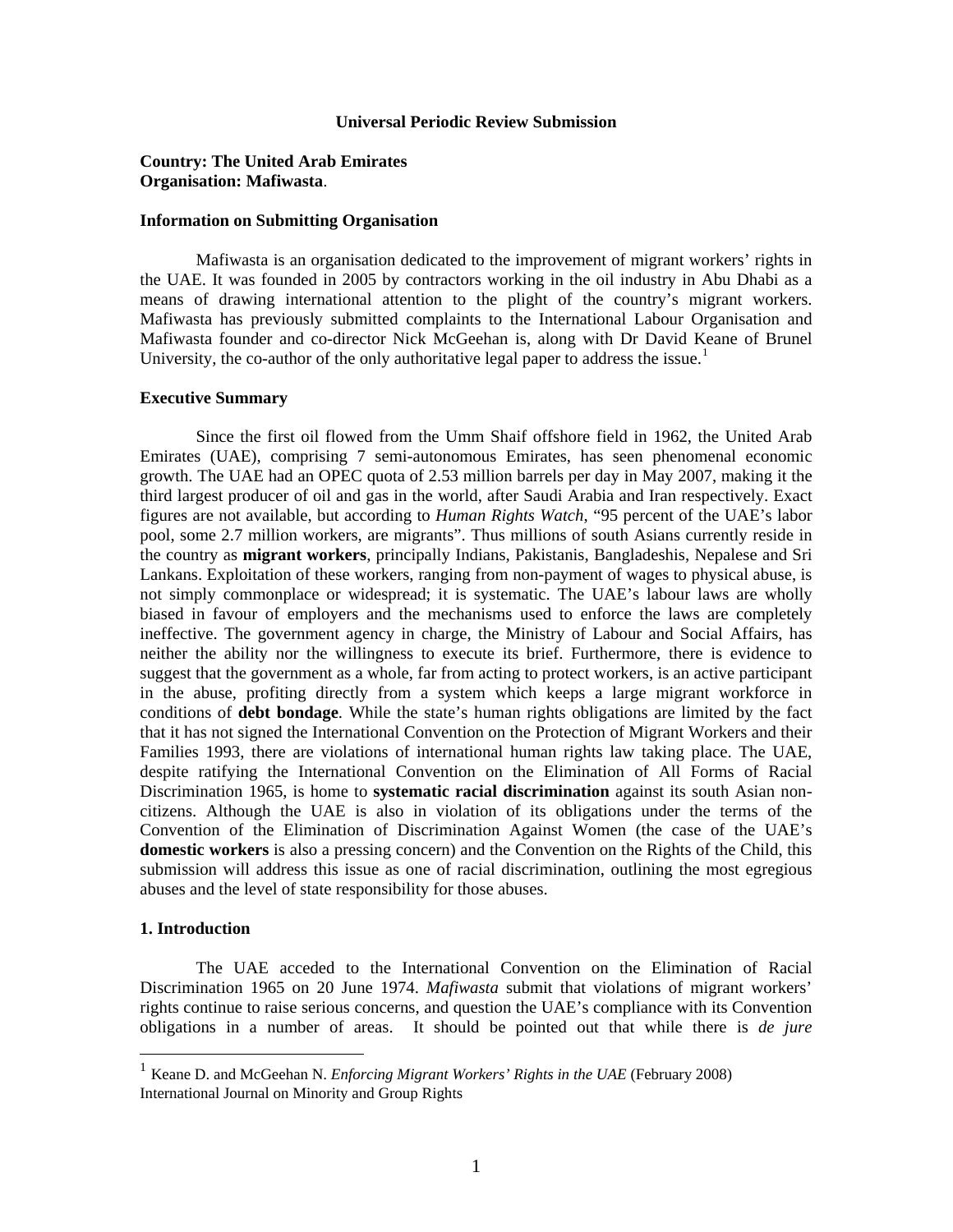discrimination against non-nationals and non-Arabs in the UAE's 1980 Federal Law on the Regulation of Labour Relations<sup>[2](#page-1-0)</sup>, it is the more serious issue of the *de facto* discrimination suffered by unskilled south Asian migrants which is the primary area of concern. Using CERD General Recommendation XXX on discrimination against non-citizens as a template, seven instances of discrimination against non-citizens in the UAE will be highlighted: housing, access to justice, expulsion and deportation of citizens, passport retention, debt bondage, and domestic workers.

# **2. Housing**

Reports of appalling housing conditions for migrant workers in the UAE, who reside in segregated labour camps, are widespread. Sometimes this is acknowledged by the UAE government. For example, the *Gulf News* quotes Rajeh Al Fahel, Head of the Health Education Section at the Ministry of Health, who stated he was "shocked at the conditions the men in workers accommodation...live in". A further report asserts that "cramped living conditions and poor wages make migrant workers 'highly susceptible' to communicable diseases which often develop into serious health problems"; the reference to a health risk was in the context of "the Al Mussafah labour accommodation area where an estimated 12,000 workers often share cramped rooms containing up to 20 beds." The UAE government insists that accommodation is the responsibility of companies. This is in clear violation of the government's obligations under article 5 of the Convention, which holds the state responsible for ensuring the right to housing is granted without racial discrimination.

### **3. Administration of Justice**

Workers wishing to file a complaint frequently encounter difficulties. Aggrieved employees (who are in the majority of South Asian origin) must submit a written complaint in either Arabic or English, the two official languages of the UAE, to the Ministry of Labour and to their employer. Furthermore, the *Gulf News* reports how on 23 September 2005, thirty-eight South Asians were prevented from making a complaint because they could not afford to pay a 20dhs typing charge. The men had instead brought a handwritten complaint, which was rejected. In addition, Ministry staff informed the men that they would each have to submit an individual complaint (and each incur an individual charge), when in fact labour law allows for the submission of joint complaints. The officials involved either did not know the law or deliberately broke the law in order to obstruct a complaint. The men, whose grievance was that they had not been paid for 5 months, were ultimately unable to lodge an official complaint. There is a general reluctance on behalf of workers to make a complaint. One Ministry official was quoted as saying: "we only recognize it [abuses] when there's a complaint, but there's rarely a complaint. Workers are too scared or they've paid money for their visa and they have to pay that back". The closing of access to justice for migrant workers in the UAE represents an infringement of article 5(a) and is a racially discriminatory practice in violation of the UAE's Convention obligations.

# **4. Expulsion and Deportation of Citizens**

 $\overline{a}$ 

On 11 March 2007, local press reported that 3,500 workers from ETA Ascon, had stopped work, demanding pay rises and improved conditions. According to a company spokesman, it was a peaceful protest which ended with the employees returning to work. The

<span id="page-1-0"></span> $2$  Article 10 Chapter 2, Federal Law No. 8 for 1980 on Regulation of Labour Relations states "Where National workers are not available, preference in employment shall be given to: 1) workers of other Arab nationalities 2) workers of other nationalities".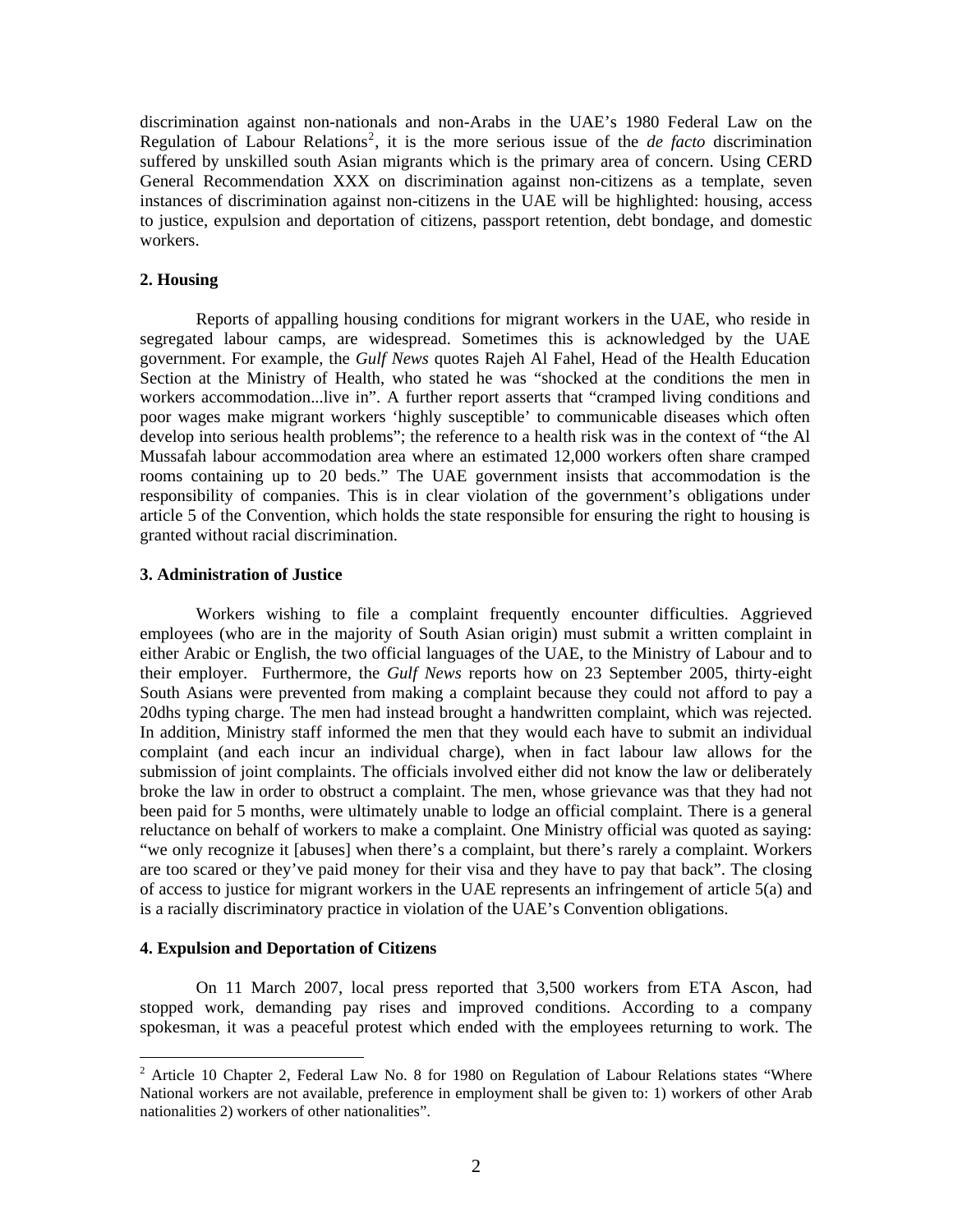following day, the same newspaper reported that 200 workers of the same company were to be deported, following riots in which a company bus was damaged and a manager was attacked. No reason was given for the sudden outbreak of violence but the report did contain details of the offer ETA Ascon made to its emloyees which provides a clue as to why the protest turned violent: a pay increase of 2 dirhams (\$0.55) per day and a return air fare home every two years. The paper quoted Abdullah Saeed Bin Suloom, head of the labour inspection unit at the Labour Ministry and member of the Permanent Committee of Labour Affairs in Dubai (PCLAD), who was in negotiations with the workers and the company: "Although the workers' claims are illegal, we agreed with the company's raising their salaries before the end of the contract period." By the 15 March 2007, a mere three days after the reported riot, 65 workers had already been deported. No reports were made of arrests or trials or convictions, or due process of any kind. The Minister of Labour ordered that 250 work permits be issued to the company free of charge to replace the deported workers. He stated: "[T]his is being done to compensate the company", who claimed to have lost 4 million dirhams as a result of the protest. In October 2007, a larger strike involving thousands rather than hundreds of workers led to a senior ministry official announcing publicly that 4000 workers would be deported. "The appropriate bodies have been contacted to carry out the necessary measures [for their deportation]," said Humaid bin Deemas. The status of these workers remains unclear.

## **5. Passport Retention**

In 2001, a Dubai Court of Cassation stated that "it is not permitted for an employer to confiscate the passport of an employee and prevent him from his natural right to travel and move whatever the nature of the relationship that ties them together."<sup>[3](#page-2-0)</sup> The retention of passports is nonetheless commonplace in the UAE. All of the migrant workers interviewed by *Human Rights Watch* had had their passports confiscated. Despite the 2001 decision, there appears to be confusion in the judiciary over the illegality of the confiscation of migrant workers' passports. In November 2007, a Dubai court tried a woman for the crime of stealing her own passport from her employer. The Eritrean national claimed she stole the passport because she wanted to fly home. The domestic worker was also accused of stealing jewellery and cash but the public prosecution's insistence on including the 'theft' of the passport as part of the alleged crime, in direct contradiction of the Court of Cassation's verdict six years earlier, suggests that there is not so much a disregard for the law as institutional confusion and misunderstanding. The Government, unlike sections of the judiciary, is fully aware of the illegality of the practice but, in the words of Human Rights Watch, 'has not taken any steps to put an end to it', in contravention of paragraph 34 of General Recommendation XXX.

### **6. Labour and Employment Rights**

The UAE has not signed core ILO Convention No. 87 on Freedom of Association and Protection of the Right to Organise and Convention No. 98 on the Right to Organise and Collective Bargaining. These core Conventions are described as being "among the founding principles of the ILO", and form part of the most fundamental international labour law requirements. Trade unions do not exist in the UAE and strikes and lock-outs are expressly banned.[4](#page-2-1) The prohibition applies to citizens as well as non-citizens; however, its *de facto* effect is to discriminate solely against non-citizens – citizens have little need of trade union representation since the 1980 labour law states that 'work is an established right of nationals'. This right is included in the provisions of the draft labour law of 2007. Unlike citizens, migrant workers (who

<sup>&</sup>lt;sup>3</sup> Ruling by Dubai Court of Cassation, Case # 268 (2001), October 27, 2001.

<span id="page-2-1"></span><span id="page-2-0"></span><sup>4</sup> Article 14, Ministerial Resolution No. 307 (2003).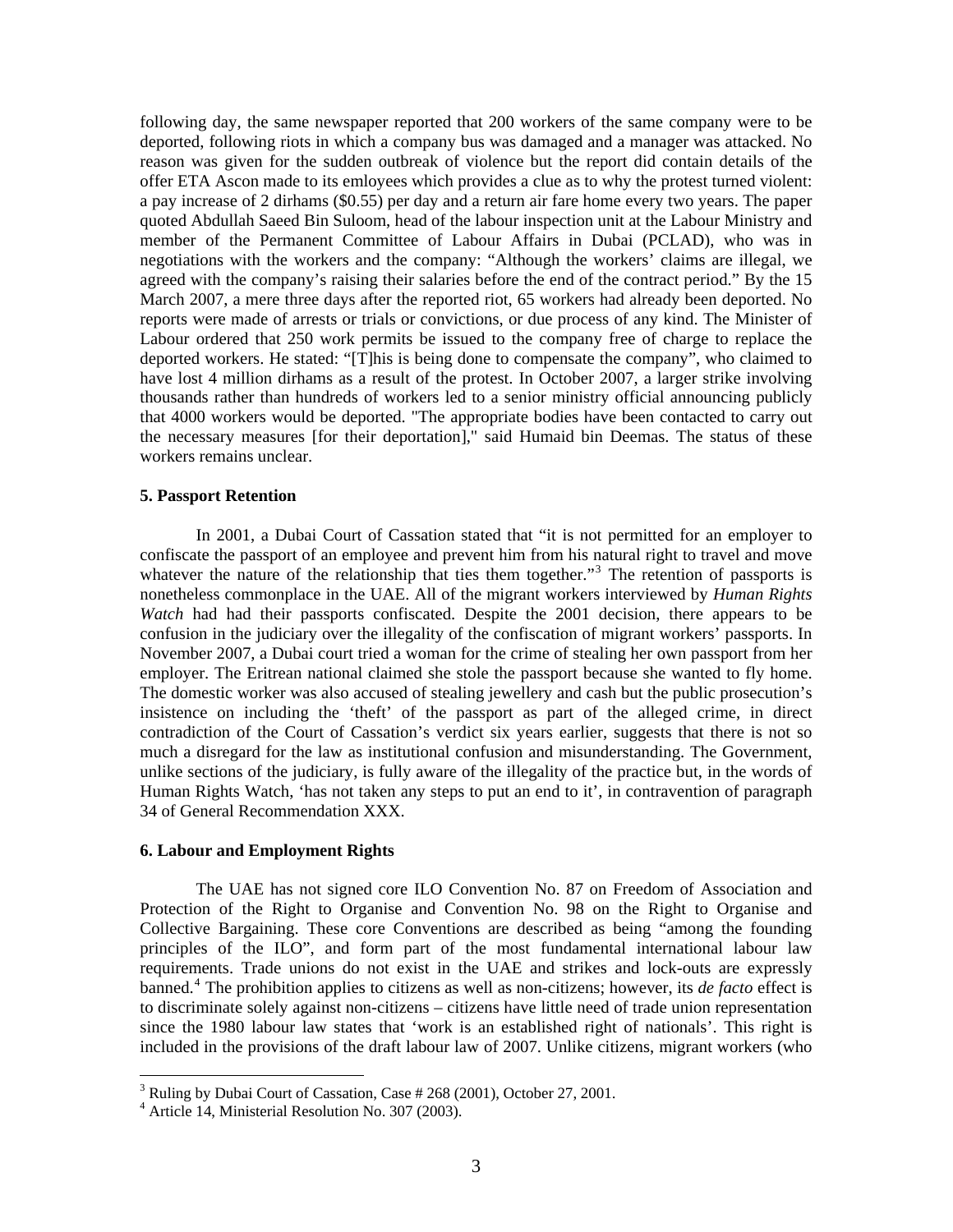comprise 95% of the workforce) can be summarily dismissed if, for instance, an employer does not wish to pay wages or end of service contract benefits. The absence of trade union legislation underpins the entire system of worker exploitation and is compounded by the limited access to domestic avenues of legal redress. The UAE first promised the introduction of trade unions in July 2004, although the rhetoric of the government contrasts sharply with the reality. The UAE 's repeated false promises on the introduction of trade unions reflect its thus far well-founded belief that the concerns of the international community can be assuaged with promises and initiatives.

## **7. Debt Bondage**

 $\overline{a}$ 

There is strong evidence to suggest that debt bondage is widespread in the United Arab Emirates and that the government is failing to meet its obligations, outlined in Section VII, paragraph 34 of General Recommendation XXX, to "take effective measures to prevent and redress the problem of debt bondage". A *Human Rights Watch* report substantiates the view that debt bondage is endemic in the UAE and questions the government's willingness to tackle the problem. The practice of charging migrant workers for their recruitment, rendering them in debt for several years, is widespread. Yet:

[The UAE Government] has made little effort to punish recruiting agents who persist in making these charges, or the employers who are complicit, nor has it acted against the circumvention of the law by UAE employers and recruitment agents who 'outsource' charging workers fees to recruitment agents located in source countries. The federal government's effort to counter employers' withholding of wages has been sporadic, at  $best.<sup>5</sup>$  $best.<sup>5</sup>$  $best.<sup>5</sup>$ 

Under international law, debt bondage is classed as a practice similar to slavery $<sup>6</sup>$  $<sup>6</sup>$  $<sup>6</sup>$  and</sup> slavery's status as a norm of *jus cogens* burdens states with both positive and negative obligations. Not only is the State failing to meet its obligations to stop debt bondage, it is an active participant in the abuse, and one of the principal beneficiaries. As *Human Rights Watch* point out, the country's labour laws are ostensibly strong, but the lack of proper enforcement mechanisms and the proscription of trade unions render those laws obsolete, thus underpinning an exploitative labour market which leaves its unskilled workers open to systematic abuse by private individuals. It is important to stress that the line between the private and public sector is so muddied as to render it non-existent. In Dubai, this is the situation to such an extent that the federal government of Dubai is regularly credited with making takeover bids for private enterprises, and openly exhorts its prominent role in the booming construction business. In October 2005, the *Gulf News* reported that the value of construction contracts in the Gulf was \$221.4 billion and that the vast majority of these contracts were in the hands of "government" entities."<sup>[7](#page-3-2)</sup> The UAE's failure to include provisions on freedom of association and collective bargaining in its draft labour law of 2005, despite repeated promises to introduce trade union legislation, provides further proof of a government aware of a problem but unwilling to act, because to do so would have serious financial repercussions for the powerful families who run both the country and its most profitable enterprises.

<span id="page-3-0"></span><sup>&</sup>lt;sup>5</sup> Human Rights Watch, 'Building Towers, Cheating Workers' November 2006

<span id="page-3-1"></span><sup>&</sup>lt;sup>6</sup> Supplementary Convention on the Abolition of Slavery, the Slave Trade, and Institutions and Practices Similar to Slavery, 226 U.N.T.S. 3, *entered into force* 30 April 1957.<br><sup>7</sup> *Gulf News*, 'Construction Grows \$4b a Week', 20 October 2005. Figures used in the report are taken from

<span id="page-3-2"></span>the *Middle East Economic Digest*. Available at:<http://archive.gulfnews.com/articles/05/10/20/187788.html>